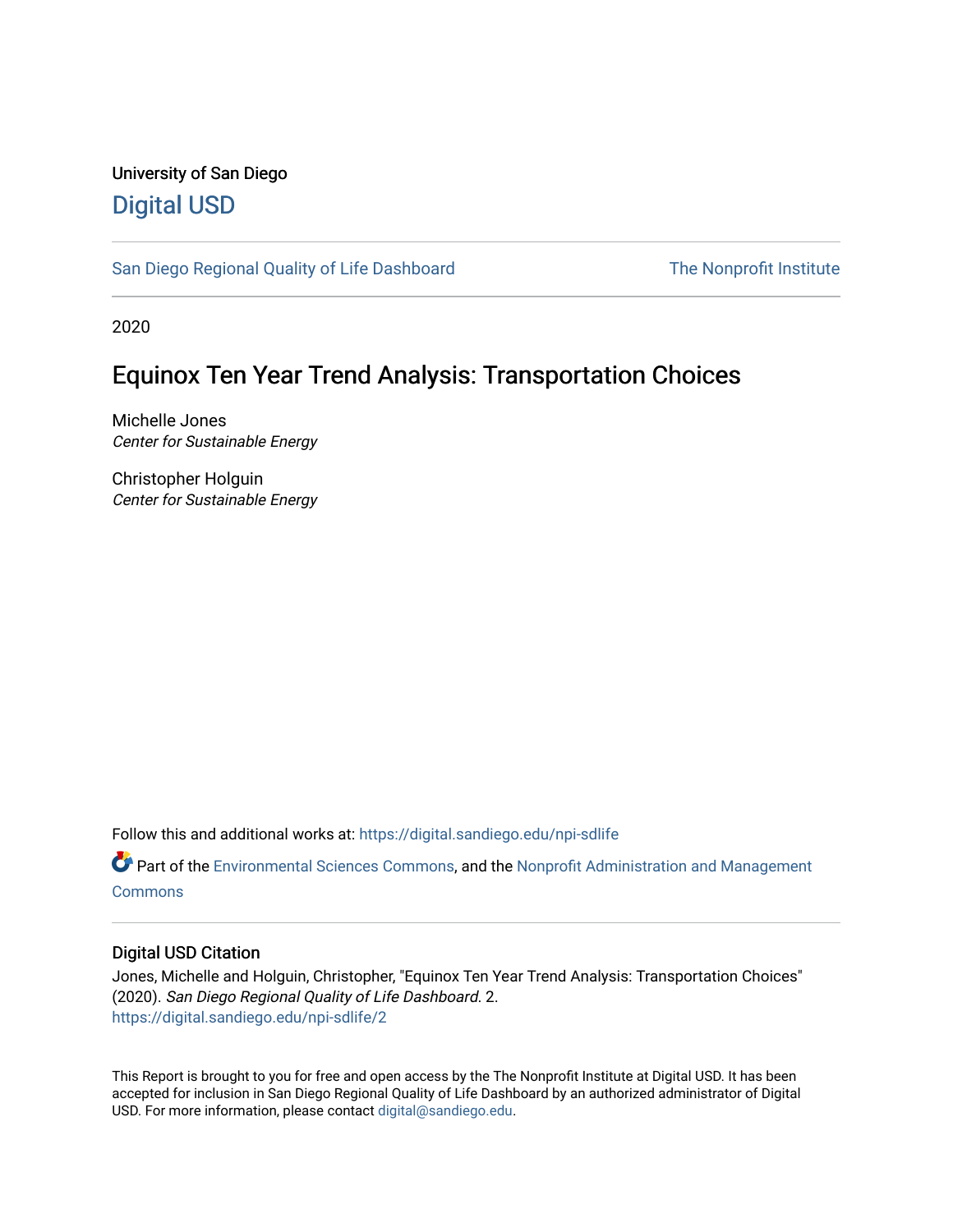# **Equinox Ten Year Trend Analysis:** *Transportation*

2010 - 2020

**Prepared for The Nonprofit Institute**



**By Center for Sustainable Energy**

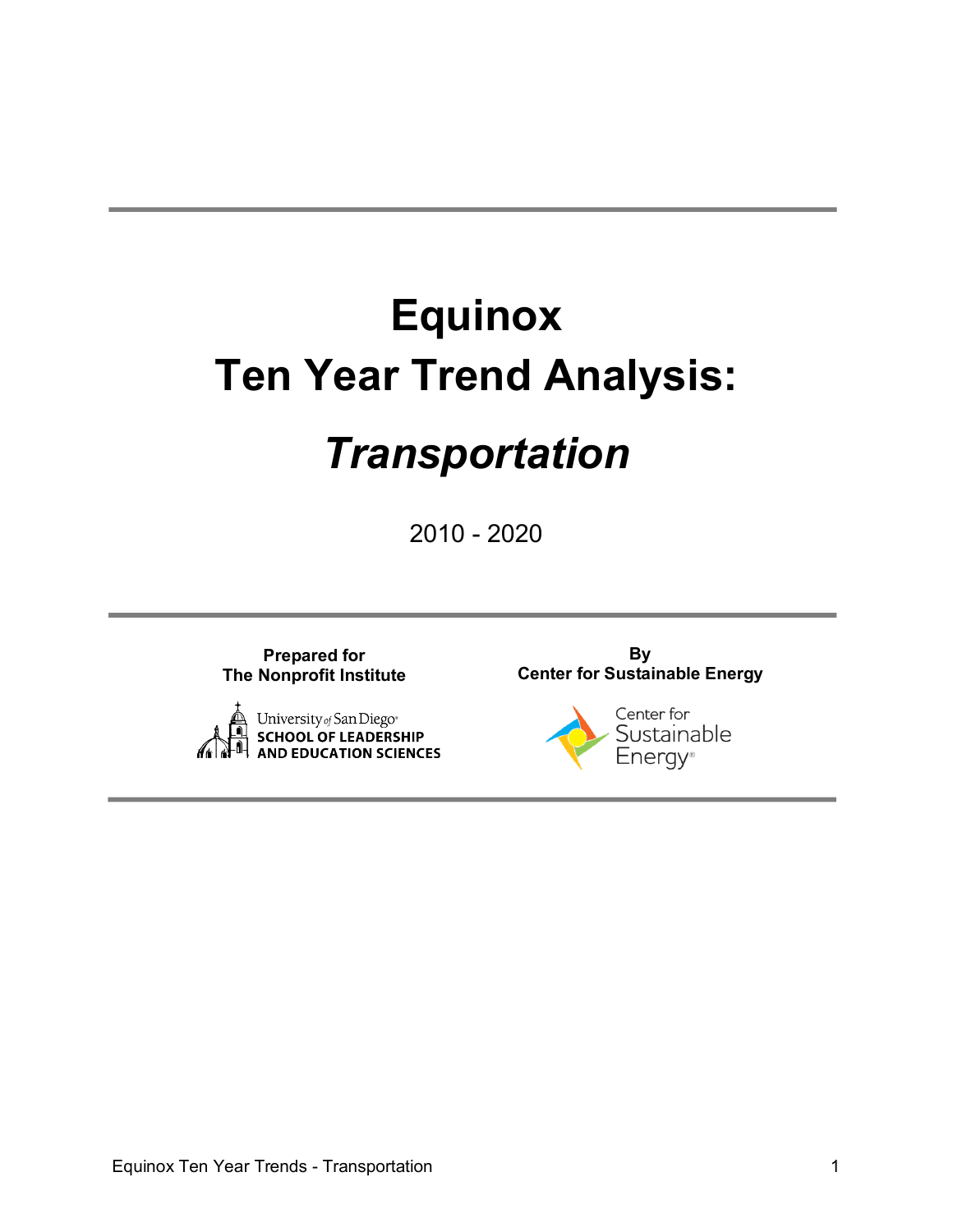

### **About The Nonprofit Institute at the University of San Diego**

The Nonprofit Institute is housed in the School of Leadership and Education Sciences at the University of San Diego. The Nonprofit Institute provides education, training and research to strengthen organizations that help meet critical community needs.



#### **About Center for Sustainable Energy**

The Center for Sustainable Energy (CSE) is a nonprofit energy program administration and advisory services organization. Their mission is to decarbonize and their vision is a future with sustainable, equitable and resilient transportation, buildings and communities.

#### **CSE Project Team**

Michelle Jones, Research Analyst Christopher Holguin, Manager, Corporate Marketing and Demand Generation

Copyright © 2020 All Rights Reserved The Nonprofit Institute School of Leadership and Education Sciences, University of San Diego www.sandiego.edu/nonprofit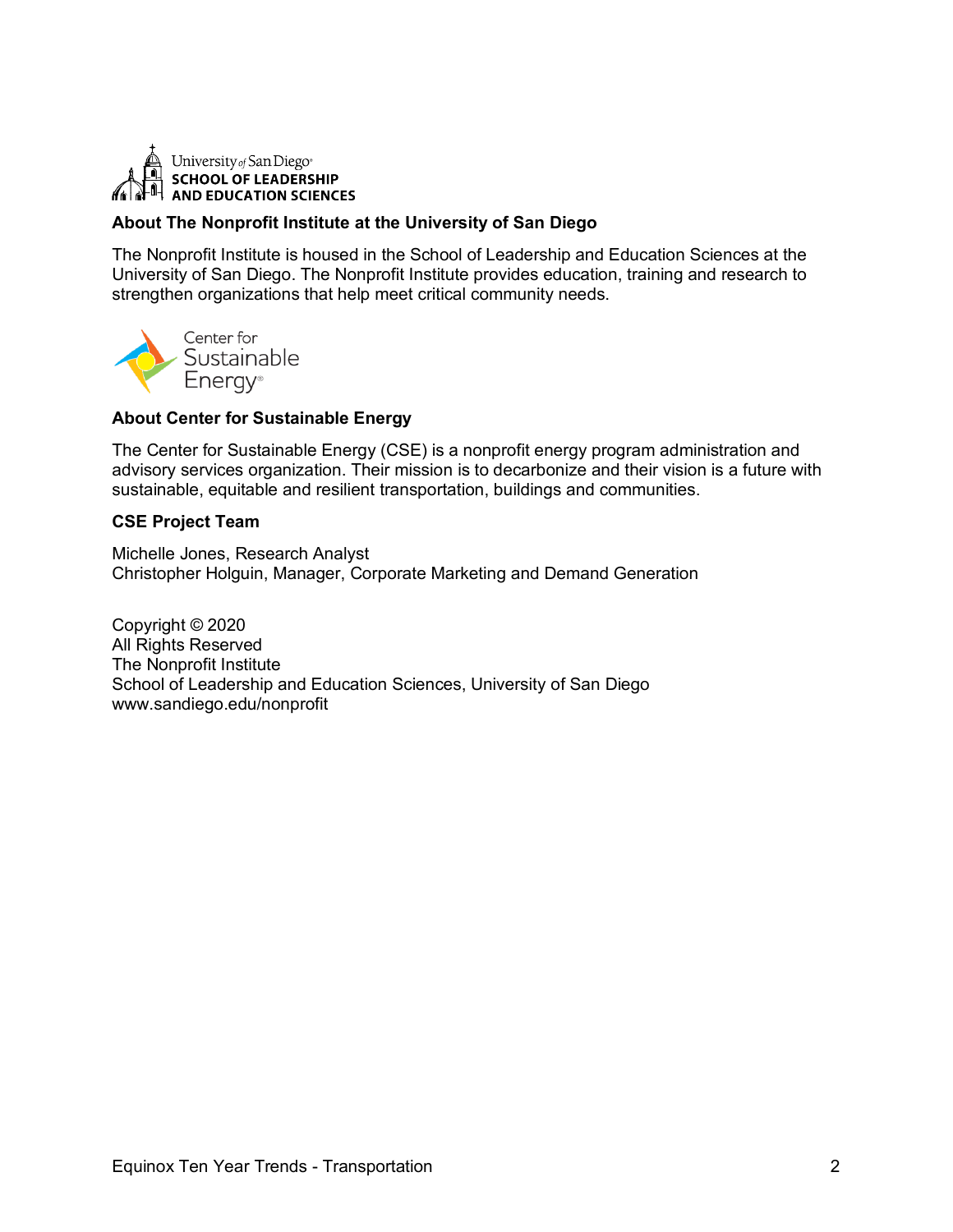# **Transportation in San Diego County**

San Diego County offers residents and visitors a variety of transportation modes to meet their travel needs. Within the county, several organizations are dedicated to improving regional mobility, including the San Diego Metropolitan Transit System (MTS) and North County Transit District, offering intercounty train and light rail travel options, and first/last mile mobility alternatives like Uber, Lyft, LIME, Bird and others providing car-sharing and bicycle and scooter rentals.

Despite the numerous options available to residents, most San Diegans continue to commute by car. According to the American Community Survey, the number of residents driving a car alone to work in San Diego County increased from 75.7% in 2016 to 76.3% in 2017. 1

The following review explores how available transportation choices outside of single-occupancy vehicle commuting are utilized in San Diego County and provides insight into MTS ridership and utilization of other alternative transit modes.

# **What factors are impacting public transportation ridership in San Diego County?**

San Diego MTS performance reports from 2011– 19 were aggregated to analyze the total number of passengers each year. Figure 1 shows overall MTS ridership.



*Figure 1: San Diego MTS Passengers by Fiscal Year*

*Data Source: San Diego Metropolitan Transit System, Performance Monitoring Reports, 2011–2019*

MTS ridership has fluctuated over time, reaching a peak of 96,710,269 passengers in 2015. Since 2015, however, ridership has declined to nearly match 2011 levels, representing a ridership increase of only 1% over the nine-year period. There have been some differences in passenger participation for other modes of transportation offered by the MTS, including light rail and buses. Figure 2 shows MTS ridership by route category since 2011.

 <sup>1</sup> https://www.sandiego.edu/soles/hub-nonprofit/initiatives/dashboard/transportation.php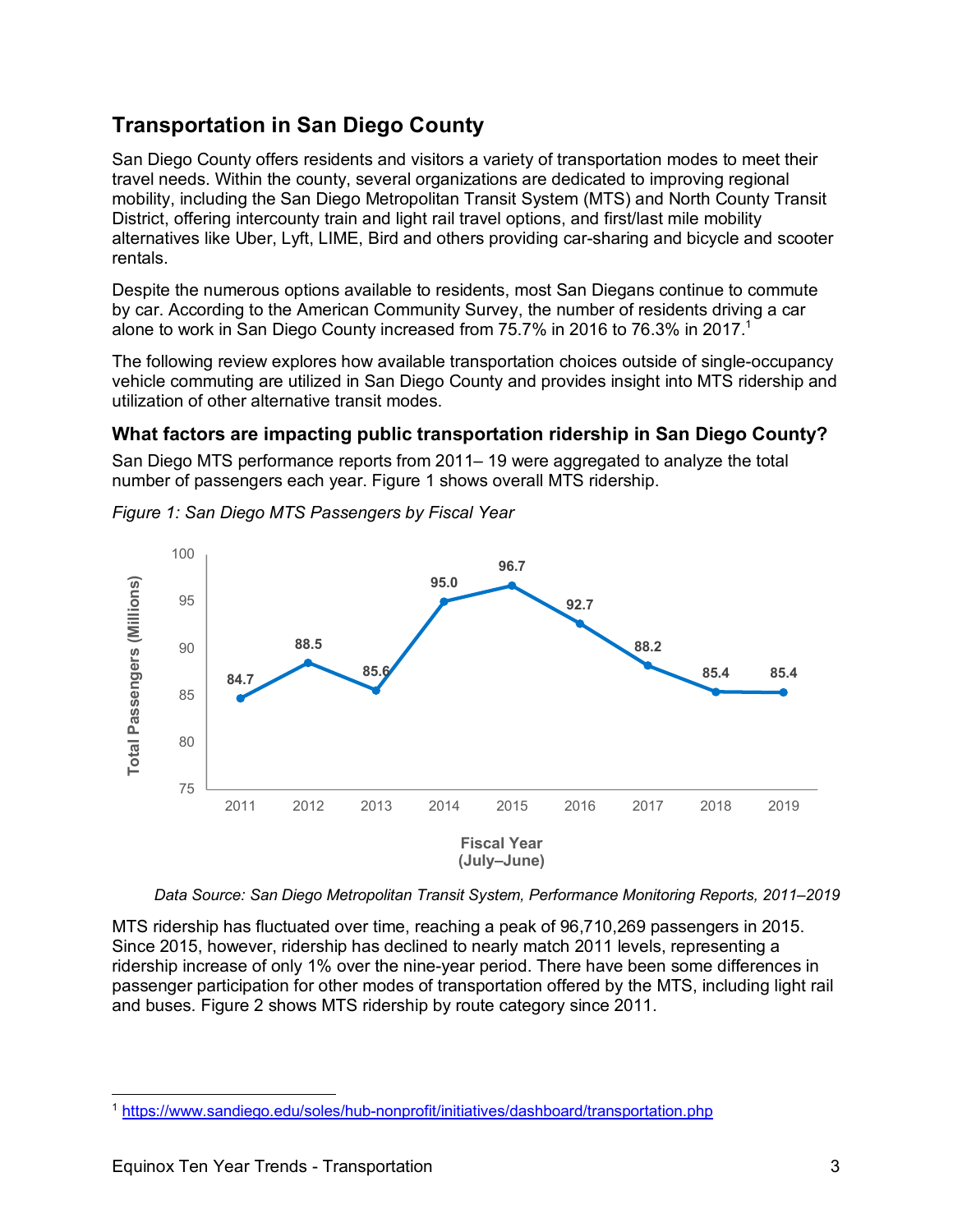

*Figure 2: San Diego MTS Passengers by Fiscal Year and Route Type*

The Urban Frequent bus system and the Blue, Green and Orange trolley lines are the largest and most used transit options in the MTS system. While Urban Frequent ridership dropped 17% compared to fiscal year 2011, Light Rail ridership increased by 18%. Although the Rural line (not pictured) only accounted for .04% of ridership in 2011 and .1% in 2019, the number of passengers using the system has increased by 124% since 2011.

One potential reason for decreasing public transportation ridership could be the increase in vehicles available at households. A report conducted by the Southern California Association of Governments (SCAG) in 2018 found that rising vehicle ownership could be a factor explaining the decline in public transit use. During 2000–15, the SCAG region had .95 vehicles per new resident, a significant increase from .25 vehicles per new resident in the previous 15 years.<sup>2</sup> Figure 3 shows the percentage of households that have at least one vehicle available in San Diego County.

*Data Source: San Diego Metropolitan Transit System, Performance Monitoring Reports, 2011–2019*

<sup>&</sup>lt;sup>2</sup> https://www.scag.ca.gov/Documents/ITS\_SCAG\_Transit\_Ridership.pdf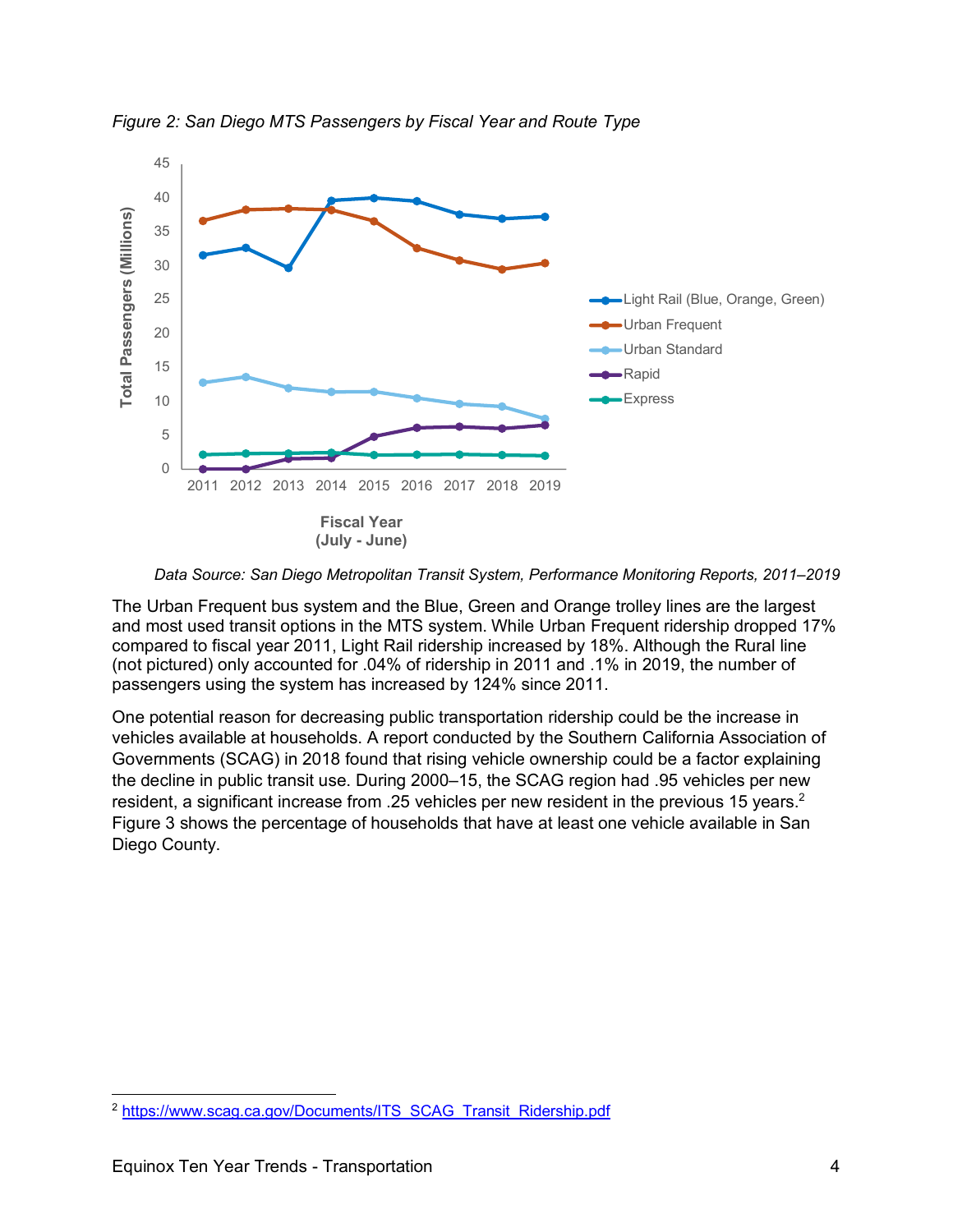*Figure 3: Vehicle Availability by Year*



*Data Source: U.S. Census Bureau, American Community Survey, Table B25044: Tenure by Vehicles Available, 2010–2018*

The percentage of households with vehicle access has not changed much over time in San Diego County with 94% of households having access to at least one vehicle. However, increased access to vehicles could still reduce the need for commuters to rely on public transportation in the county. In an investigation of falling transit ridership in Southern California, UCLA researchers found that lower-income households dramatically increased vehicle ownership. While vehicle availability at these households may have increased, commuters might still rely on public transportation to meet commuting needs. The San Diego Association of Governments (SANDAG) 2015 On-Board Transit Passenger Survey found that nearly 68.5% of riders with at least one or more vehicles at home were unable to use one of their vehicles for their commute.<sup>3</sup>

The travel time to reach a destination could also be a factor reducing the use of alternative modes of transportation within the county. Figure 4 shows the percentage of workers with a commute over 30 minutes across different modes of transportation.

 <sup>3</sup> https://www.sandag.org/uploads/projectid/projectid\_494\_21412.pdf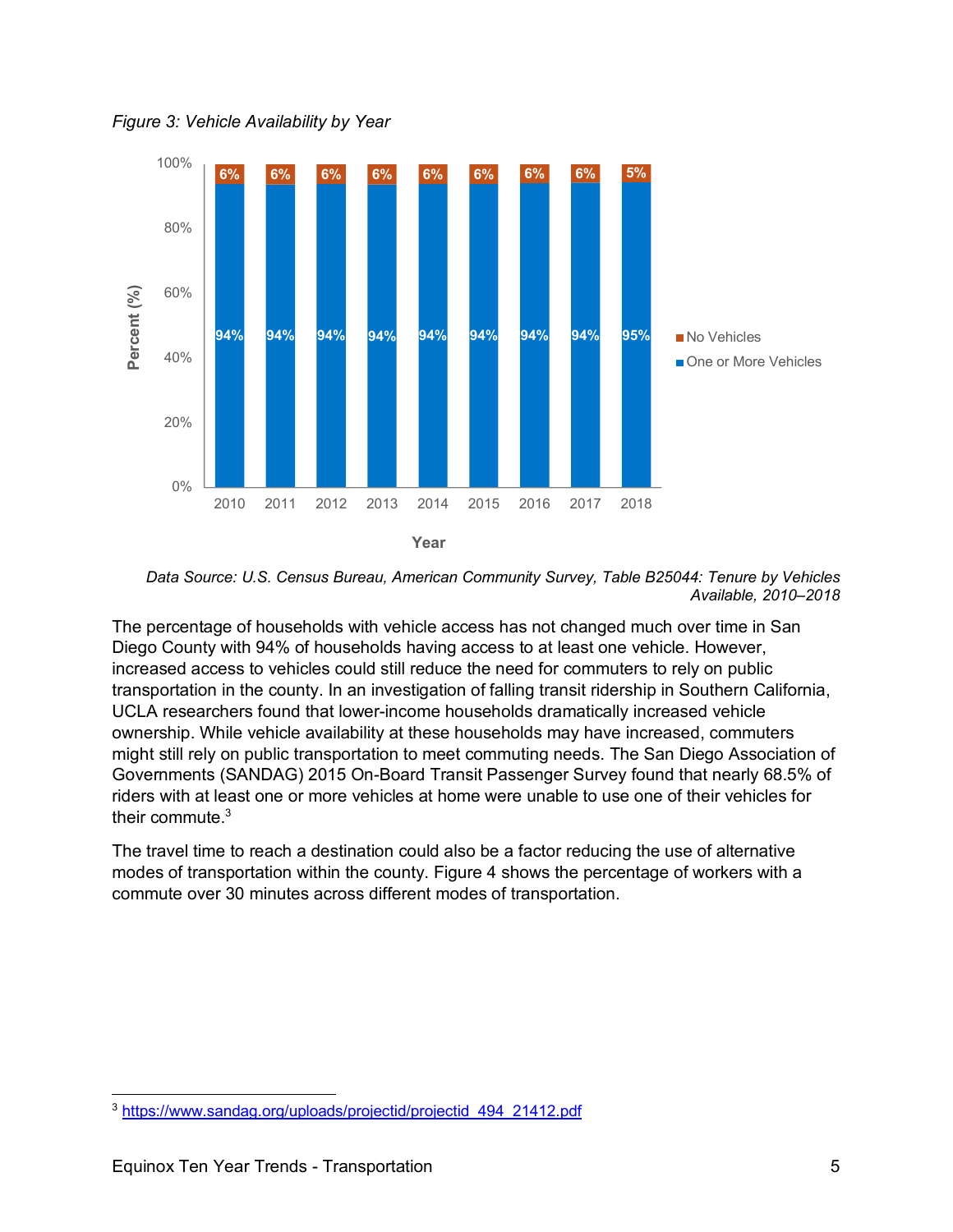

*Figure 4: Percentage of Workers with a Commute Over 30 minutes (by Transit Mode)*



Public transportation had the highest proportion of workers with commutes 30 minutes or longer, ranging between 77% and 80% between 2010 and 2018. Driving alone via a single-occupancy vehicle had one of the lowest proportions of workers with longer commutes, while walking had the lowest overall proportion.

## **Alternative transportation analysis and planning in San Diego County**

SANDAG has studied commuter habits within the county to identify notable commuting trends and patterns. Their 2015 transit passenger survey obtained over 88,000 on-to-off count responses and almost 33,900 origin-destination responses across the Metropolitan Transit System and North County Transit District.<sup>4</sup> The survey found that approximately 34% of transit riders were commuting between home and work, 66% were employed at least part time and nearly 64% of riders had an annual household income below \$40,000. <sup>5</sup> SANDAG also administered the 2018 Commute Behavior Survey, which analyzed the commute behaviors of employed persons and assessed their willingness to use alternative modes of transportation. $^6$ This study found convenience was the most important factor for respondents who chose to drive alone (29.5%) while cost was most important for all other modes of transportation (32%).<sup>7</sup>

 <sup>4</sup> https://www.sandag.org/uploads/projectid/projectid\_494\_21412.pdf

 $<sup>5</sup>$  Ibid.</sup>

<sup>6</sup> https://www.sandag.org/uploads/publicationid/publicationid\_4549\_24879.PDF

 $7$  ibid.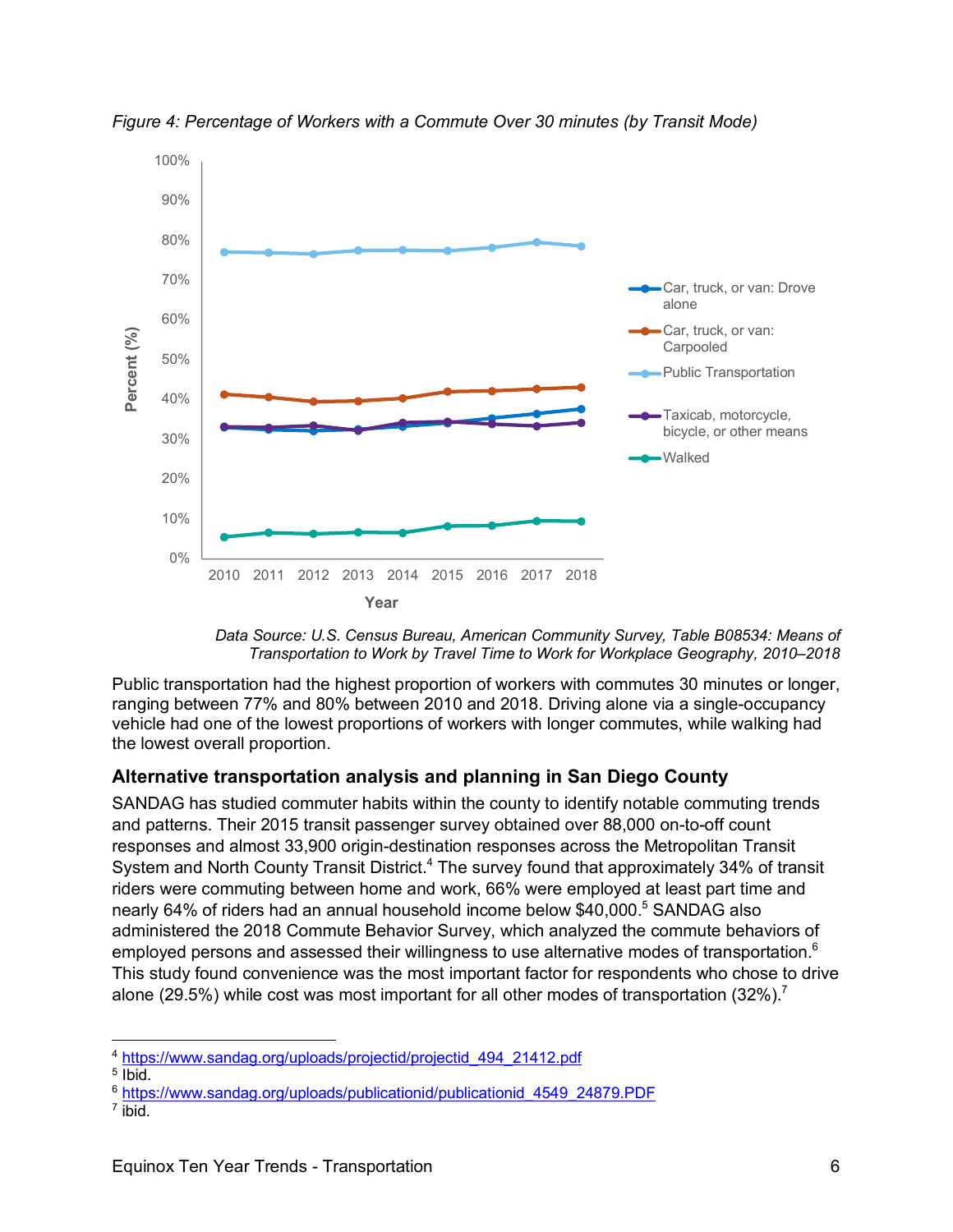In 2016, the City of Seattle had significant success with improving their public transportation system when they implemented a series of direct strategies and plans to enhance the flow of their transit system. They increased ridership while the national trend was declining by restricting roads and lanes for buses during peak travel periods, making small situation-specific improvements to remedy bottlenecks and communicating effectively with commuters about the impacts funding shortfalls would have on transit service.<sup>8</sup>

San Diego County has a variety of transportation projects and plans aimed at improving the current transportation network and increasing use of alternative transportation modes. Current projects for MTS include the following.

- 1. Boulevard Bus-Only Lane: Provides a dedicated bus lane for the Rapid 215, Route 1 and Route 6<sup>9</sup>
- 2. Iris Rapid: A new rapid bus line between Otay Mesa and Imperial Beach with connections to workplaces, activity centers and the trolley's Blue Line<sup>10</sup>

Some of the most recent transportation planning initiatives for San Diego County include the 2019 Regional Transportation Plan and the 5 Big Moves initiative. In September 2019, SANDAG's board of directors approved a \$593.4 million budget for the 5 Big Moves initiative that will extend to 2025.<sup>11</sup> It has the following five key components.

- 1. Complete Corridors: A balanced variety of travel choices integrated with efficient monitoring and management<sup>12</sup>
- 2. Transit Leap: A network of high-speed and high-capacity frequent transit services that connect major residential areas with employment centers and tourist attractions<sup>13</sup>
- 3. Mobility Hubs: Central locations that provide connectivity to different modes of transportation<sup>14</sup>
- 4. Flexible Fleets: Different mobility options using shared mobility service to reduce the need to own a car<sup>15</sup>
- 5. Next Operating System: The "brain" of the transportation system using technology and data to connect and manage different modes of transit<sup>16</sup>

 <sup>8</sup> https://www.citylab.com/transportation/2017/10/how-seattle-bucked-a-national-trend-and-got-morepeople-to-ride-the-bus/542958/

<sup>&</sup>lt;sup>9</sup> https://www.sdmts.com/inside-mts-current-projects/boulevard-bus-way

<sup>10</sup> https://www.sdmts.com/inside-mts-current-projects/iris-rapid

<sup>11</sup> https://www.10news.com/news/local-news/sandag-to-debate-594-million-in-transportation-funding

<sup>12</sup> https://www.sdforward.com/mobility-planning/complete-corridors

<sup>13</sup> https://www.sdforward.com/mobility-planning/transit-leap

<sup>14</sup> https://www.sdforward.com/mobility-planning/mobilityhubs

<sup>15</sup> https://www.sdforward.com/mobility-planning/flexible-fleets

<sup>16</sup> https://www.sdforward.com/mobility-planning/next-os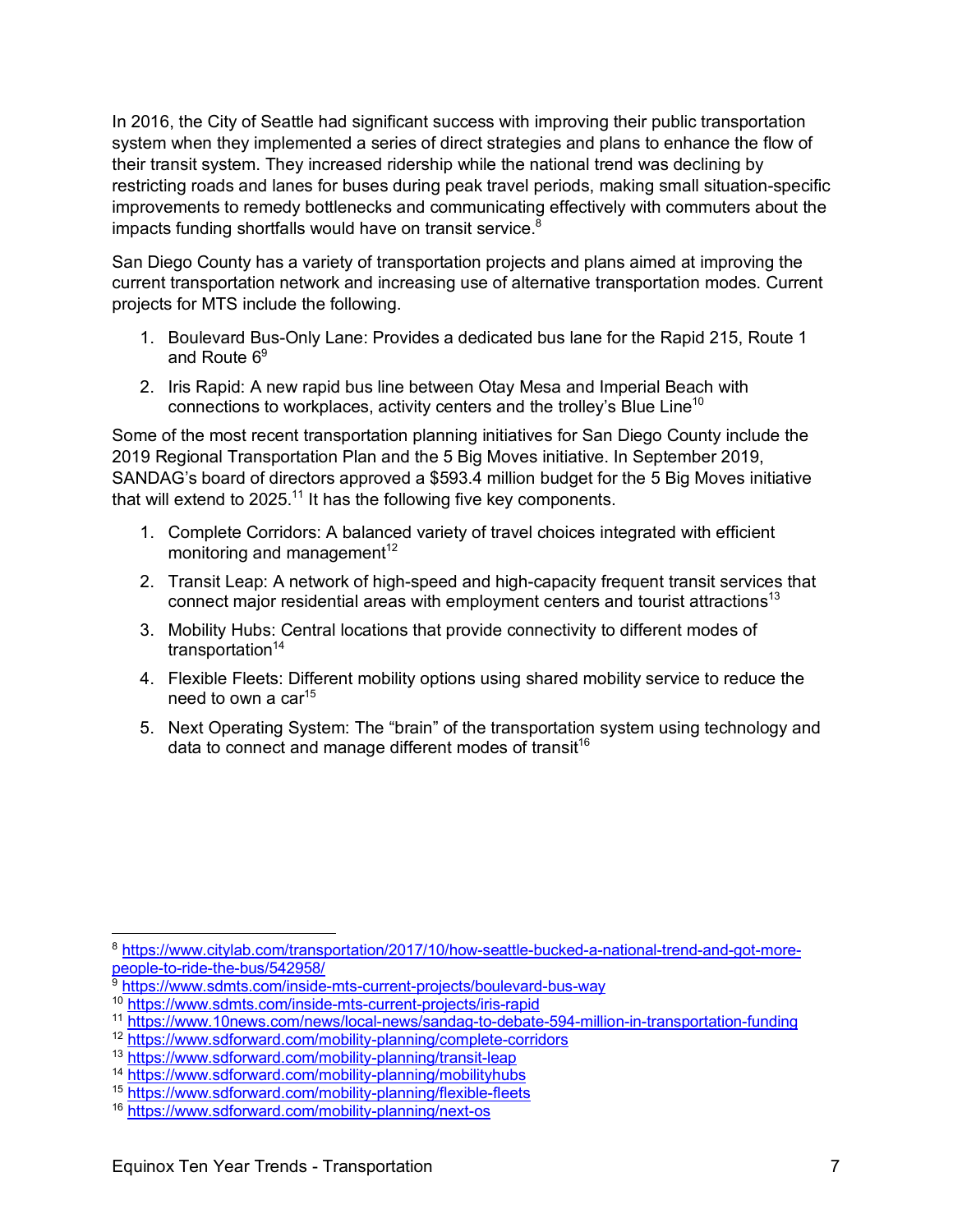## **Rise and fall of Transportation Network Companies in the City of San Diego**

Transportation Network Companies (TNC) like Uber and Lyft have introduced new modes of transportation to people across the U.S. App-rented bicycles and electric scooters can users with quick, inexpensive transportation connected to their mobile devices and TNC's grant users the ability to access transportation to desired locations quickly. While these services experienced significant peaks in popularity, safety concerns, traffic congestion, and a lack in regulation has prompted action from state and local governments.

The introduction and use of app-rented bicycles and electric scooters as first/last mile vehicles has been a bumpy ride in the City of San Diego. Public safety concerns, poorly managed vehicle parking and other issues have led to stringent regulations.

In 2014, San Diego approved a 10-year partnership with DecoBike, involving installation of 180– 220 bike stations throughout the city representing at least 1,800 bikes—slated to generate between \$1 million and \$2.6 million in revenue during the contract.<sup>17</sup> Some residents felt that the placement of the stations in the partnership did not fully serve local needs and were concerned that the system did not reach into areas highly impacted by chronic mobility issues. For example, the initial placement of stations did not reach City Heights, an area with nearly four times the number of carless households as downtown, Mission Bay and Pacific Beach, where the first rollout of the bikes took place. $^{18}$ 

During the ensuing years, DecoBike faced several setbacks. Only 88 of the initial 180 planned stations were installed in the first year. Advertising revenue was lower than expected. Coastal stations were removed and an expansion into La Jolla was canceled.<sup>19</sup> The city also faced backlash from residents for poor communication during the project. For example, property owners were regularly notified about new station developments, while tenants, nearby merchants and residents were not.<sup>20</sup> Still, DecoBike reported 103,000 rides between February 2015 and January 2016, however, most rides were completed by tourists—not residents using the network for daily commuting.<sup>21</sup>

However, the arrival of other mobility companies reinvigorated the bike- and scooter-sharing services. The following timeline documents all major scooter and app-sharing developments in the City of San Diego over the last two years.

 <sup>17</sup> https://www.sandiegouniontribune.com/news/politics/sdut-bike-sharing-program-coming-san-diego-2013jul09-htmlstory.html

<sup>18</sup> https://www.kpbs.org/news/2014/may/08/not-everyone-happy-san-diegos-bike-share-locations/

<sup>19</sup> https://www.lajollalight.com/news/sd-city-removes-decobike-coastal-commission-20170913-story.html

<sup>20</sup> https://www.sandiegouniontribune.com/news/politics/sdut-climate-change-bike-walk-decobike0sharing-2016feb22-story.html

 $^{21}$  ibid.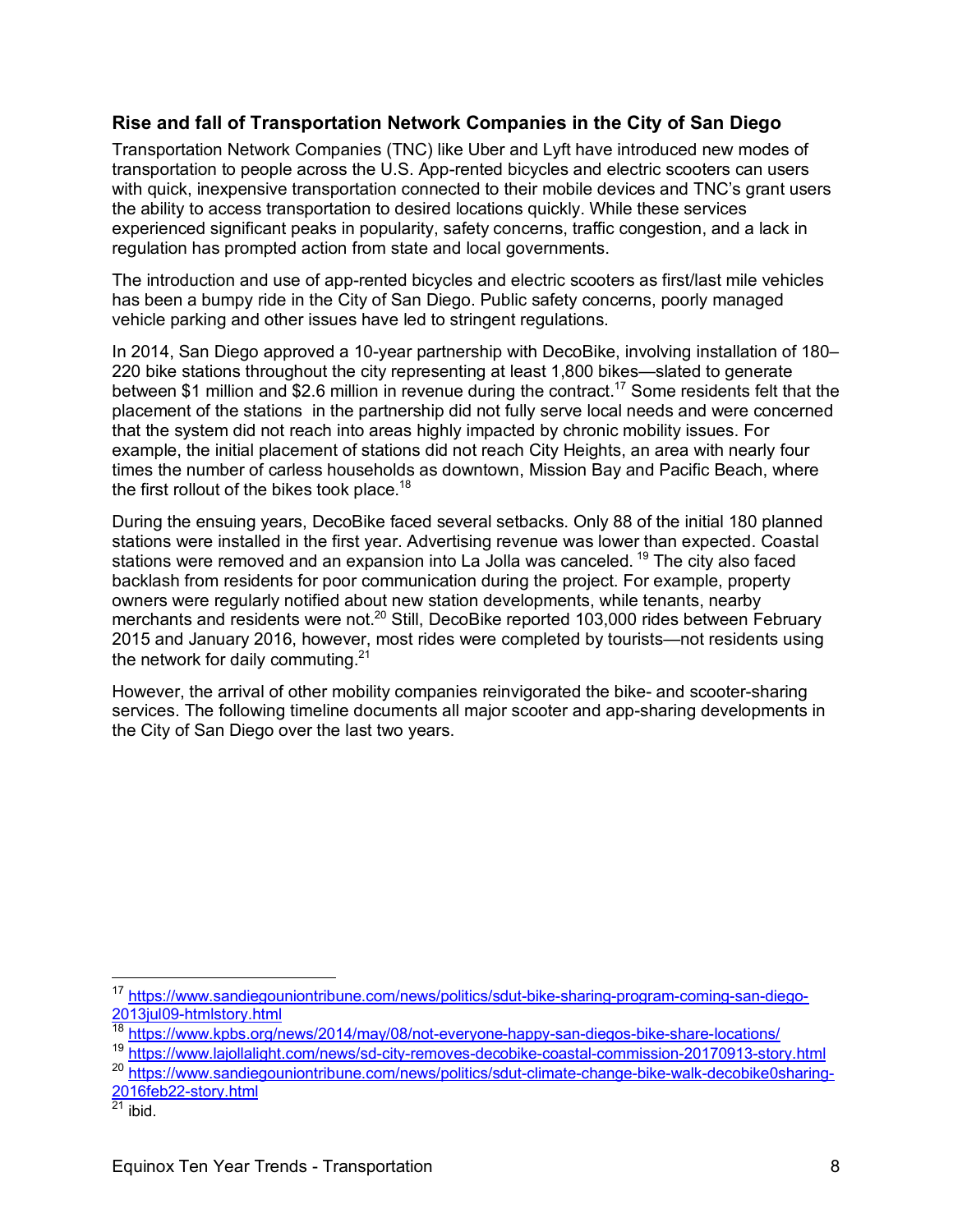

*Figure 5: Timeline of App-Sharing Bicycle and Scooters in City of San Diego*

*Data Source: San Diego Union Tribune, KPBS, FOX 5 San Diego, NBC San Diego, 2018‒2020*

Ultimately, mandatory permitting, rising operation costs, impound and repossession fees and restricted operation in certain areas caused companies like Uber, Skip and Lime to halt scooter and bike operations within the city. Bird, Lyft, Spin and Wheels are currently the only authorized motorized scooter and bike companies operating in the City of San Diego and are permitted through 2020.<sup>22</sup>

<sup>&</sup>lt;sup>22</sup> https://www.sandiego.gov/bicycling/bicycle-and-scooter-sharing/company-contacts